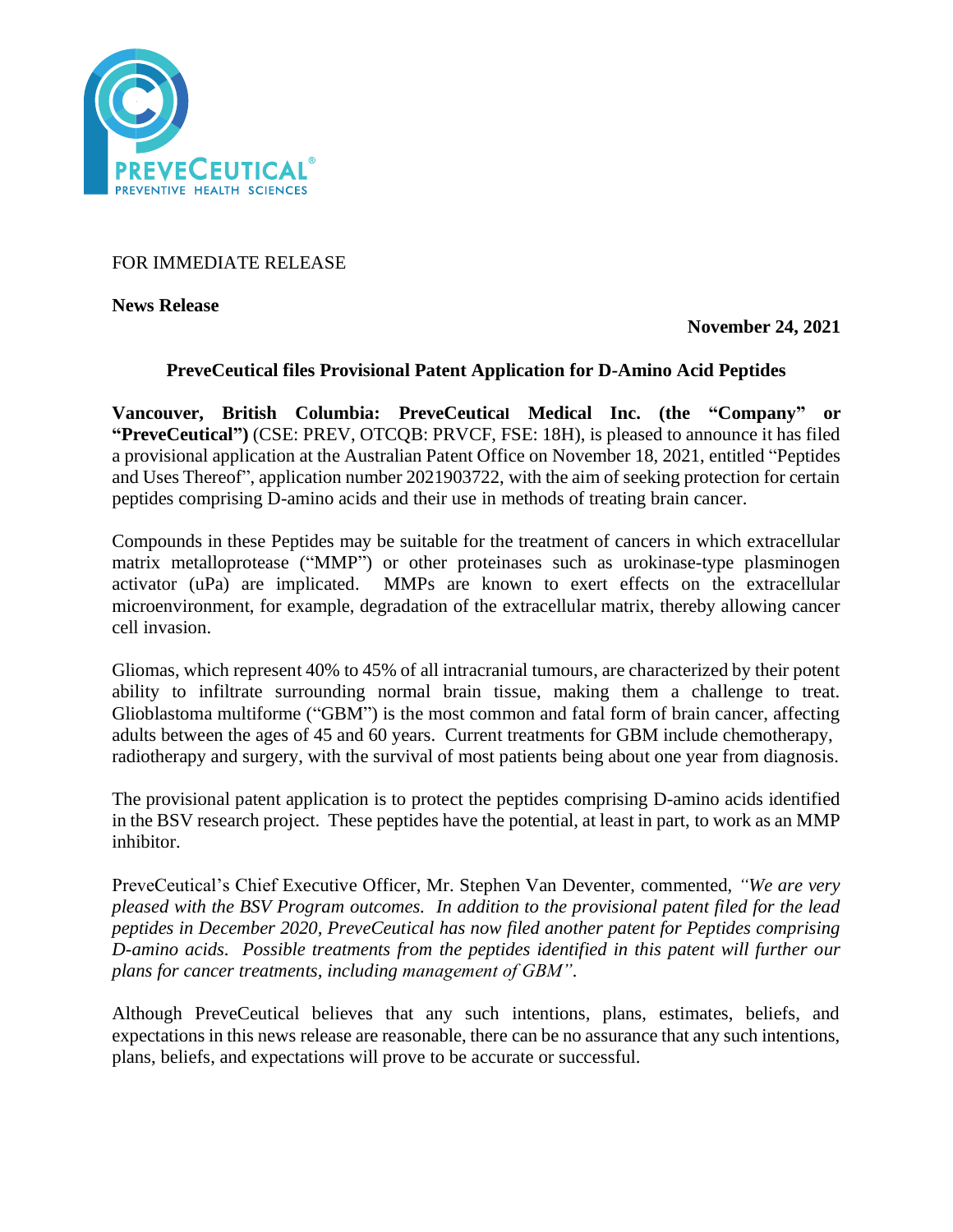#### *About PreveCeutical*

PreveCeutical is a health sciences company that develops innovative options for preventive and curative therapies utilizing organic and nature identical products. The Company aims to be a leader in the preventive health sciences sector.

With the completion of three of its research programs, the Company is actively working on the development, clinical trials, and commercialization of its products; and has filed a number of provisional patent applications to protect the intellectual property from its research programs.

For more information about PreveCeutical, please visit our website [www.PreveCeutical.com](http://www.preveceutical.com/) or follow us on [Twitter](http://twitter.com/PreveCeuticals) and [Facebook.](http://www.facebook.com/PreveCeutical)

# *On behalf of the Board of Directors of PreveCeutical*

*Stephen Van Deventer, Chairman and Chief Executive Officer*

### *For further information, please contact:*

*Stephen Van Deventer: +1 604 306 9669 Or Investor Relations* [ir@preveceutical.com](mailto:ir@preveceutical.com)

#### *Forward-Looking Statements:*

This news release contains forward-looking statements and forward-looking information (collectively, "forwardlooking statements") within the meaning of applicable Canadian and U.S. securities legislation, including the United States Private Securities Litigation Reform Act of 1995. All statements in this news release that are not purely historical are forward-looking statements and include statements regarding beliefs, plans, expectations and orientations regarding the future, including, without limitation, matters related to the Company's current and planned research and development programs, including the Analgesic Program, the Company's anticipated business plans and its prospect of success in executing its proposed plans. Often, but not always, forward-looking statements can be identified by words such as "will", "plans", "expects", "may", "intends", "anticipates", "believes", "proposes" or variations of such words including negative variations thereof and phrases that refer to certain actions, events or results that may, could, would, might or will occur or be taken or achieved. Forward-looking statements are based on certain assumptions regarding the Company, including expected growth, results of operations, including the Company's research and development activities, performance, industry trends, growth opportunities, and that the Company will be able to obtain the financing required to carry out its planned future activities, retain and attract qualified research personnel and obtain and/or maintain the necessary intellectual property rights it needs to carry out its future business activities.

Actual results could differ from those projected in any forward-looking statements due to numerous factors including, risks and uncertainties relating to the Analgesic Program, complexities and delays in connection with research and development activities and the actual results of research and development activities, and the inability of the Company, to, among other things, obtain any required governmental, regulatory or stock exchange approvals, permits, consents or authorizations required, including Canadian Securities Exchange acceptance of any planned future activities, commercialize therapeutic and diagnostic technologies, execute its proposed business plans, pursue business partnerships, complete its research and product development programs as planned, including the Analgesic Program, and obtain the financing required to carry out its planned future activities. Other factors such as general economic, market or business conditions or changes in laws, regulations and policies affecting the healthcare and cannabis industries in Canada may also adversely affect the future results or performance of the Company. These forwardlooking statements are made as of the date of this news release and, unless required by applicable law, the Company assumes no obligation to update the forward-looking statements or to update the reasons why actual results could differ from those projected in these forward-looking statements. Although the Company believes that the statements,